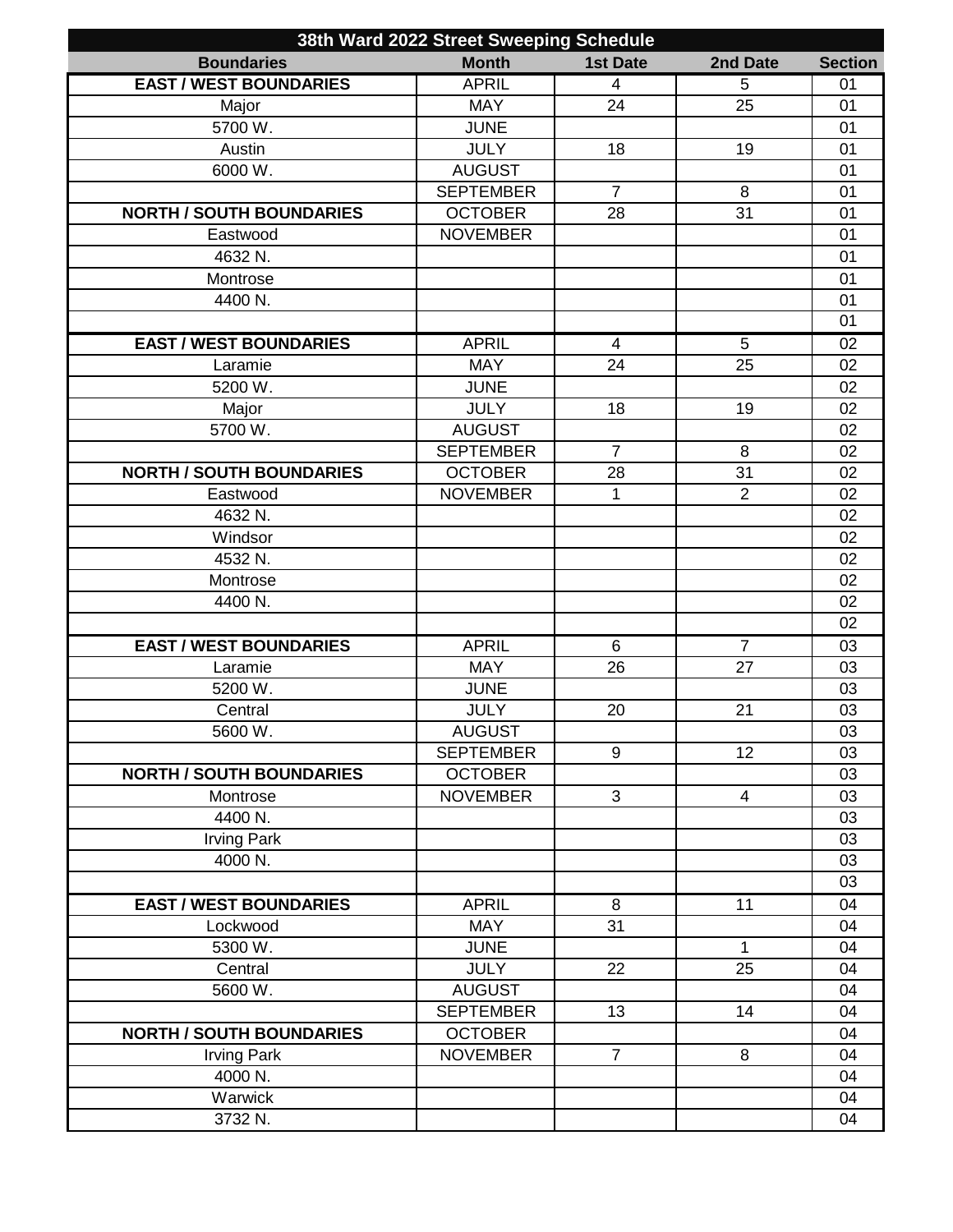| 38th Ward 2022 Street Sweeping Schedule |                  |                  |                |                 |
|-----------------------------------------|------------------|------------------|----------------|-----------------|
| <b>Boundaries</b>                       | <b>Month</b>     | <b>1st Date</b>  | 2nd Date       | <b>Section</b>  |
| <b>EAST / WEST BOUNDARIES</b>           | <b>APRIL</b>     | 12               | 13             | 05              |
| Central                                 | <b>MAY</b>       |                  |                | 05              |
| 5600 W.                                 | <b>JUNE</b>      | $\overline{2}$   | $\mathfrak{S}$ | 05              |
| Austin                                  | <b>JULY</b>      | 26               | 27             | 05              |
| 6000 W.                                 | <b>AUGUST</b>    |                  |                | 05              |
|                                         | <b>SEPTEMBER</b> | 15               | 16             | 05              |
| <b>NORTH / SOUTH BOUNDARIES</b>         | <b>OCTOBER</b>   |                  |                | 05              |
| <b>Irving Park</b>                      | <b>NOVEMBER</b>  | $\boldsymbol{9}$ | 10             | 05              |
| 4000 N.                                 |                  |                  |                | 05              |
| Warwick                                 |                  |                  |                | 05              |
| 3732 N.                                 |                  |                  |                | 05              |
|                                         |                  |                  |                | 05              |
| <b>EAST / WEST BOUNDARIES</b>           | <b>APRIL</b>     | 14               | 15             | 06              |
| Austin                                  | <b>MAY</b>       |                  |                | 06              |
| 6000 W.                                 | <b>JUNE</b>      | 6                | $\overline{7}$ | 06              |
| Narragansett                            | <b>JULY</b>      | 28               | 29             | 06              |
| 6400 W.                                 | <b>AUGUST</b>    |                  |                | 06              |
|                                         | <b>SEPTEMBER</b> | 19               | 20             | 06              |
| <b>NORTH / SOUTH BOUNDARIES</b>         | <b>OCTOBER</b>   |                  |                | 06              |
| <b>Irving Park</b>                      | <b>NOVEMBER</b>  | 11               | 14             | 06              |
| 4000 N.                                 |                  |                  |                | 06              |
| Warwick                                 |                  |                  |                | 06              |
| 3732 N.                                 |                  |                  |                | 06              |
|                                         |                  |                  |                | 06              |
| <b>EAST / WEST BOUNDARIES</b>           | <b>APRIL</b>     | 18               | 19             | 07              |
| Central                                 | <b>MAY</b>       |                  |                | $\overline{07}$ |
| 5600 W.                                 | <b>JUNE</b>      | 8                | 9              | 07              |
| Menard                                  | <b>JULY</b>      |                  |                | 07              |
| 5800 W.                                 | <b>AUGUST</b>    | 1                | $\overline{2}$ | 07              |
|                                         | <b>SEPTEMBER</b> | 21               | 22             | 07              |
| <b>NORTH / SOUTH BOUNDARIES</b>         | <b>OCTOBER</b>   |                  |                | 07              |
| Montrose                                | <b>NOVEMBER</b>  | 15               | 16             | 07              |
| 4400 N.                                 |                  |                  |                | 07              |
| <b>Irving Park</b>                      |                  |                  |                | 07              |
| 4000 N.                                 |                  |                  |                | 07              |
|                                         |                  |                  |                | 07              |
| <b>EAST / WEST BOUNDARIES</b>           | <b>APRIL</b>     | 18               | 19             | 08              |
| Menard                                  | <b>MAY</b>       |                  |                | 08              |
| 5800 W.                                 | <b>JUNE</b>      | 8                | 9              | 08              |
| <b>Austin</b>                           | <b>JULY</b>      |                  |                | 08              |
| 6000 W.                                 | <b>AUGUST</b>    | $\mathbf{1}$     | $\overline{2}$ | 08              |
|                                         | <b>SEPTEMBER</b> | 21               | 22             | 08              |
| <b>NORTH / SOUTH BOUNDARIES</b>         | <b>OCTOBER</b>   |                  |                | 08              |
| Montrose                                | <b>NOVEMBER</b>  | 17               | 18             | 08              |
| 4400N                                   |                  |                  |                | 08              |
| <b>Irving Park</b>                      |                  |                  |                | 08              |
|                                         |                  |                  |                |                 |
| 4000 N.                                 |                  |                  |                | 08              |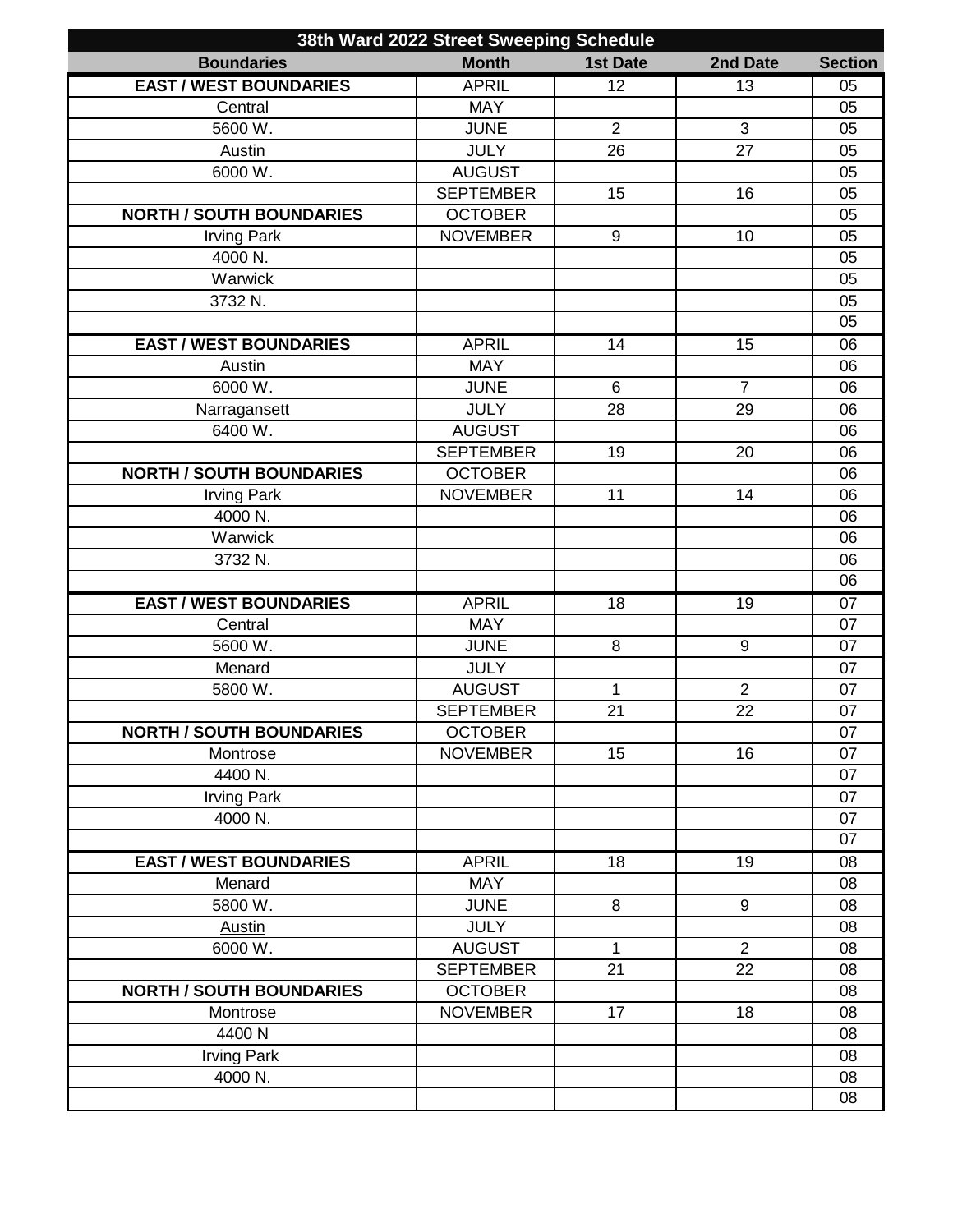| 38th Ward 2022 Street Sweeping Schedule |                  |                 |                |                |
|-----------------------------------------|------------------|-----------------|----------------|----------------|
| <b>Boundaries</b>                       | <b>Month</b>     | <b>1st Date</b> | 2nd Date       | <b>Section</b> |
| <b>EAST / WEST BOUNDARIES</b>           | <b>APRIL</b>     | 20              | 21             | 09             |
| Austin                                  | <b>MAY</b>       |                 |                | 09             |
| 6000 W.                                 | <b>JUNE</b>      | 10              | 13             | 09             |
| Narragansett                            | <b>JULY</b>      |                 |                | 09             |
| 6400 W.                                 | <b>AUGUST</b>    | 3               | $\overline{4}$ | 09             |
| <b>Oak Park</b>                         | <b>SEPTEMBER</b> | 23              | 26             | 09             |
| 6800 W.                                 | <b>OCTOBER</b>   |                 |                | 09             |
|                                         | <b>NOVEMBER</b>  |                 |                | 09             |
| <b>NORTH / SOUTH BOUNDARIES</b>         |                  |                 |                | 09             |
| Montrose                                |                  |                 |                | 09             |
| 4400 N.                                 |                  |                 |                | 09             |
| <b>Irving Park</b>                      |                  |                 |                | 09             |
| 4000 N.                                 |                  |                 |                | 09             |
|                                         |                  |                 |                |                |
| Waveland                                |                  |                 |                | 09             |
| 3700 N.                                 |                  |                 |                | 09             |
|                                         |                  |                 |                | 09             |
| <b>EAST / WEST BOUNDARIES</b>           | <b>APRIL</b>     | 22              | 25             | 10             |
| Austin                                  | <b>MAY</b>       |                 |                | 10             |
| 6000 W.                                 | <b>JUNE</b>      | 14              | 15             | 10             |
| Melvina                                 | <b>JULY</b>      |                 |                | 10             |
| 6200 W.                                 | <b>AUGUST</b>    | 5               | 8              | 10             |
|                                         | <b>SEPTEMBER</b> | 27              | 28             | 10             |
| <b>NORTH / SOUTH BOUNDARIES</b>         | <b>OCTOBER</b>   |                 |                | 10             |
| Gunnison                                | <b>NOVEMBER</b>  |                 |                | 10             |
| 4832 N.                                 |                  |                 |                | 10             |
| Montrose                                |                  |                 |                | 10             |
| 4400 N.                                 |                  |                 |                | 10             |
|                                         |                  |                 |                | 10             |
| <b>EAST / WEST BOUNDARIES</b>           | <b>APRIL</b>     | 22              | 25             | 11             |
| Melvina                                 | <b>MAY</b>       |                 |                | 11             |
| 6200 W.                                 | <b>JUNE</b>      | 14              | 15             | 11             |
| Narragansett                            | <b>JULY</b>      |                 |                | 11             |
| 6400 W.                                 | <b>AUGUST</b>    | 5               | 8              | 11             |
|                                         | <b>SEPTEMBER</b> | 27              | 28             | 11             |
| <b>NORTH / SOUTH BOUNDARIES</b>         | <b>OCTOBER</b>   |                 |                | 11             |
| Gunnison                                | <b>NOVEMBER</b>  |                 |                | 11             |
| 4832 N.                                 |                  |                 |                | 11             |
| Montrose                                |                  |                 |                | 11             |
|                                         |                  |                 |                | 11             |
| 4400 N.                                 |                  |                 |                |                |
|                                         |                  |                 |                | 11             |
| <b>EAST / WEST BOUNDARIES</b>           | <b>APRIL</b>     | 26              | 27             | 12             |
| Oak Park                                | <b>MAY</b>       |                 |                | 12             |
| 6800 W.                                 | <b>JUNE</b>      | 16              | 17             | 12             |
| Nora                                    | <b>JULY</b>      |                 |                | 12             |
| 7032 W.                                 | <b>AUGUST</b>    | 9               | 10             | 12             |
|                                         | <b>SEPTEMBER</b> | 29              | 30             | 12             |
| <b>NORTH / SOUTH BOUNDARIES</b>         | <b>OCTOBER</b>   |                 |                | 12             |
| <b>Irving Park</b>                      | <b>NOVEMBER</b>  |                 |                | 12             |
| 4000 N.                                 |                  |                 |                | 12             |
| Addison                                 |                  |                 |                | 12             |
| 3600 N.                                 |                  |                 |                | 12             |
|                                         |                  |                 |                | 12             |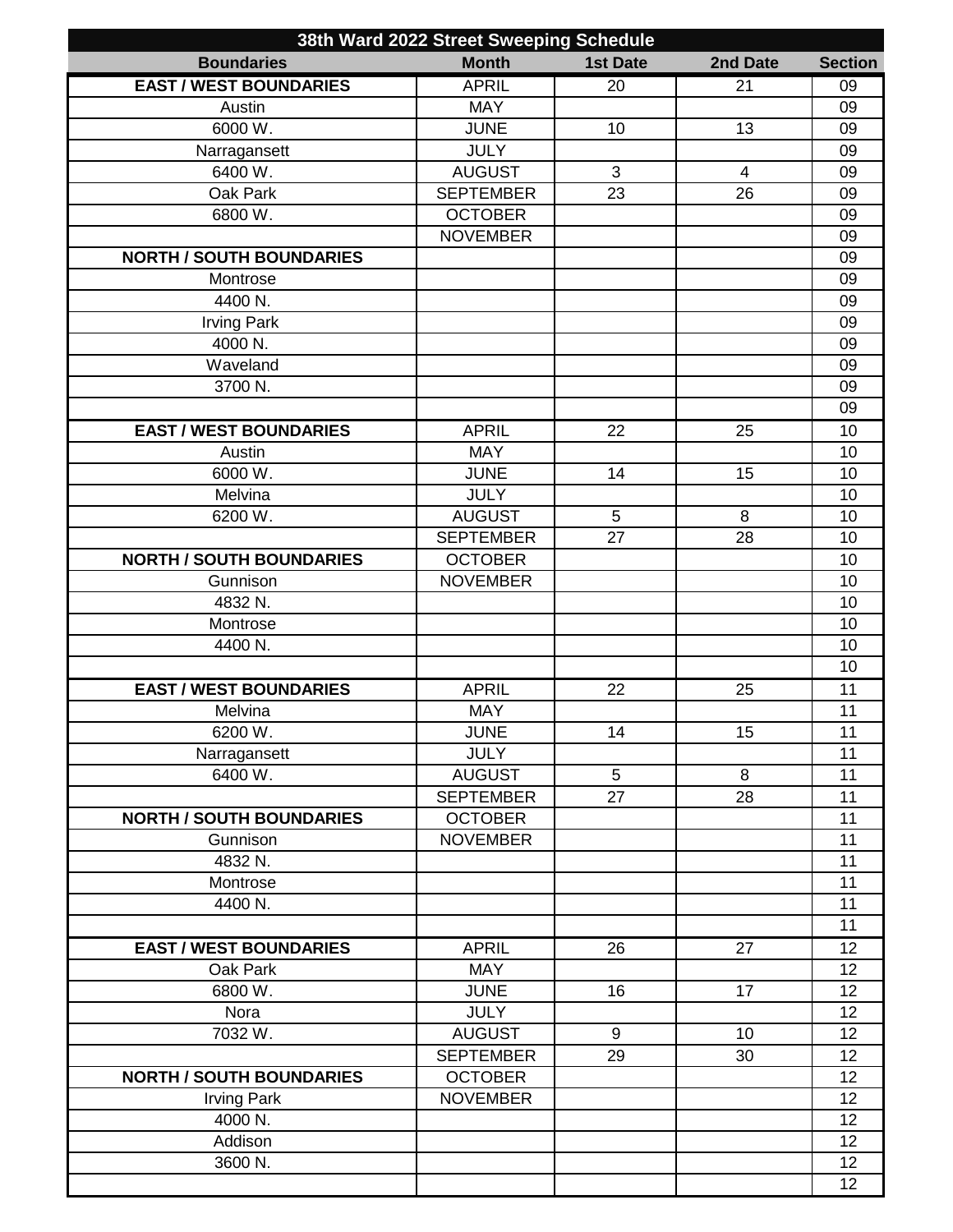| 38th Ward 2022 Street Sweeping Schedule |                  |                 |                |                 |
|-----------------------------------------|------------------|-----------------|----------------|-----------------|
| <b>Boundaries</b>                       | <b>Month</b>     | <b>1st Date</b> | 2nd Date       | <b>Section</b>  |
| <b>EAST / WEST BOUNDARIES</b>           | <b>APRIL</b>     | $\overline{28}$ | 29             | 13              |
| Nora                                    | <b>MAY</b>       |                 |                | 13              |
| 7032W.                                  | <b>JUNE</b>      | 21              | 22             | 13              |
| Harlem                                  | <b>JULY</b>      |                 |                | 13              |
| 7200 W.                                 | <b>AUGUST</b>    | 11              | 12             | 13              |
|                                         | <b>SEPTEMBER</b> |                 |                | 13              |
| <b>NORTH / SOUTH BOUNDARIES</b>         | <b>OCTOBER</b>   | 3               | 4              | 13              |
| <b>Irving Park</b>                      | <b>NOVEMBER</b>  |                 |                | 13              |
| 4000 N.                                 |                  |                 |                | 13              |
| Addison                                 |                  |                 |                | $\overline{13}$ |
| 3600 N.                                 |                  |                 |                | $\overline{13}$ |
|                                         |                  |                 |                | $\overline{13}$ |
| <b>EAST / WEST BOUNDARIES</b>           | <b>APRIL</b>     |                 |                | 14              |
| Narragansett                            | <b>MAY</b>       | $\overline{2}$  | 3              | 14              |
| 6400 W.                                 | <b>JUNE</b>      | 23              | 24             | 14              |
| Oak Park                                | <b>JULY</b>      |                 |                | 14              |
| 6800 W.                                 | <b>AUGUST</b>    | 15              | 16             | 14              |
|                                         | <b>SEPTEMBER</b> |                 |                | 14              |
| <b>NORTH / SOUTH BOUNDARIES</b>         | <b>OCTOBER</b>   | 5               | $6\phantom{1}$ | 14              |
| Waveland                                | <b>NOVEMBER</b>  |                 |                | 14              |
| 3700 N.                                 |                  |                 |                | 14              |
| Roscoe                                  |                  |                 |                | 14              |
| 3400 N.                                 |                  |                 |                | 14              |
|                                         |                  |                 |                | 14              |
| <b>EAST / WEST BOUNDARIES</b>           | <b>APRIL</b>     |                 |                | 15              |
| Oak Park                                | <b>MAY</b>       | $\overline{2}$  | $\overline{3}$ | $\overline{15}$ |
| 6800 W.                                 | <b>JUNE</b>      | 23              | 24             | 15              |
| Harlem                                  | <b>JULY</b>      |                 |                | 15              |
| 7200 W.                                 | <b>AUGUST</b>    | 15              | 16             | 15              |
|                                         | <b>SEPTEMBER</b> |                 |                | 15              |
| <b>NORTH / SOUTH BOUNDARIES</b>         | <b>OCTOBER</b>   | $\overline{5}$  | $\overline{6}$ | 15              |
| Addison                                 | <b>NOVEMBER</b>  |                 |                | 15              |
| 3600 N.                                 |                  |                 |                | 15              |
| School                                  |                  |                 |                | 15              |
| 3300 N.                                 |                  |                 |                | 15              |
|                                         |                  |                 |                | 15              |
| <b>EAST / WEST BOUNDARIES</b>           | <b>APRIL</b>     |                 |                | 16              |
| Harlem                                  | <b>MAY</b>       | 4               | 5              | 16              |
| 7200 W.                                 | <b>JUNE</b>      | 27              | 28             | 16              |
| Oketo                                   | <b>JULY</b>      |                 |                | 16              |
| 7400 W.                                 | <b>AUGUST</b>    | 17              | 18             | 16              |
|                                         | <b>SEPTEMBER</b> |                 |                | 16              |
| <b>NORTH / SOUTH BOUNDARIES</b>         | <b>OCTOBER</b>   | $\overline{7}$  | 11             | 16              |
| Grace                                   | <b>NOVEMBER</b>  |                 |                | 16              |
| 3800 N.                                 |                  |                 |                | 16              |
| Roscoe                                  |                  |                 |                | 16              |
| 3400 N.                                 |                  |                 |                | 16              |
|                                         |                  |                 |                | 16              |
|                                         |                  |                 |                |                 |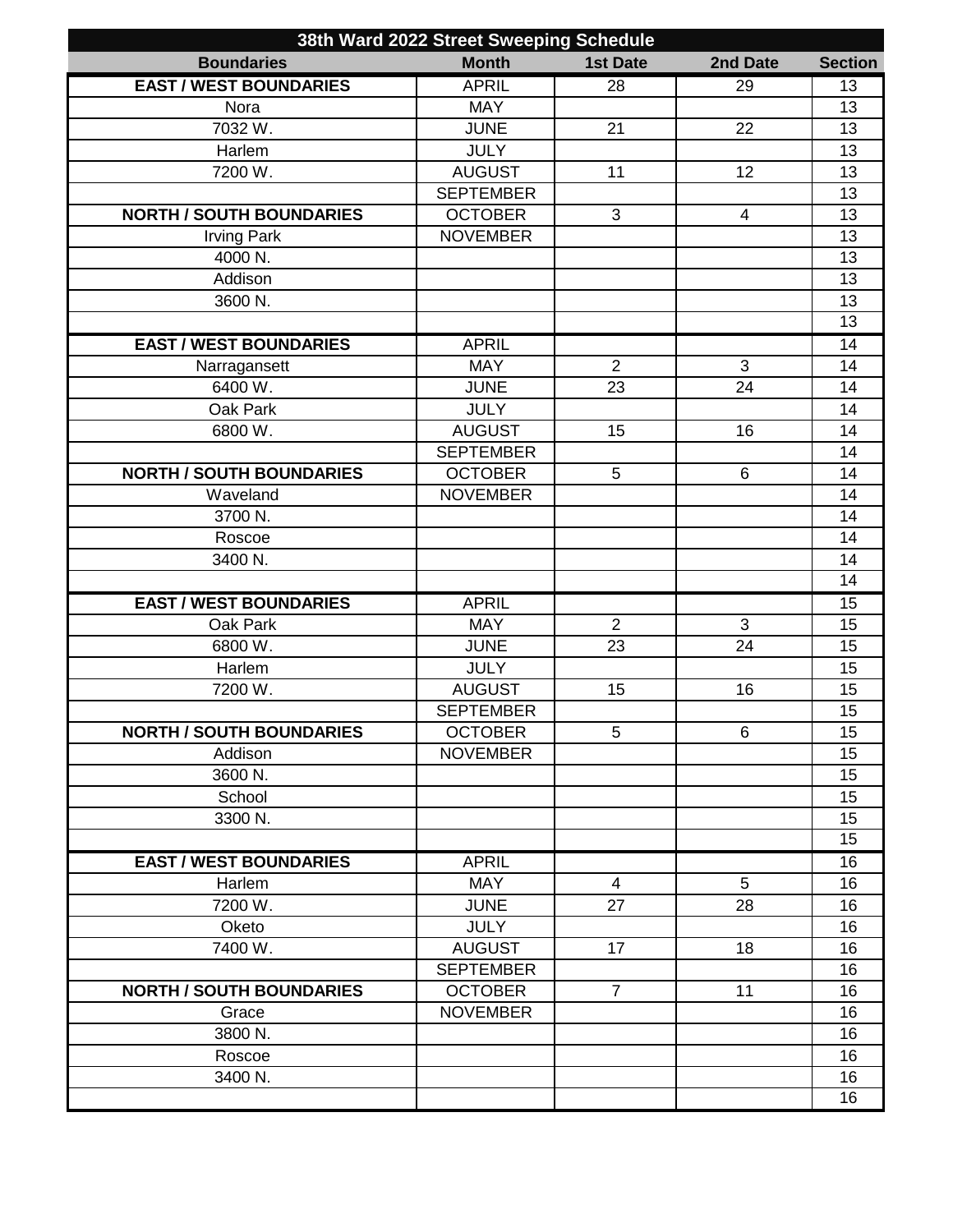| 38th Ward 2022 Street Sweeping Schedule |                  |                 |                 |                 |
|-----------------------------------------|------------------|-----------------|-----------------|-----------------|
| <b>Boundaries</b>                       | <b>Month</b>     | <b>1st Date</b> | 2nd Date        | <b>Section</b>  |
| <b>EAST / WEST BOUNDARIES</b>           | <b>APRIL</b>     |                 |                 | 17              |
| Oketo                                   | <b>MAY</b>       | 6               | 9               | 17              |
| 7400 W.                                 | <b>JUNE</b>      | 29              | 30              | 17              |
| Oriole                                  | <b>JULY</b>      |                 |                 | 17              |
| 7600 W.                                 | <b>AUGUST</b>    | 19              | 22              | 17              |
|                                         | <b>SEPTEMBER</b> |                 |                 | 17              |
| <b>NORTH / SOUTH BOUNDARIES</b>         | <b>OCTOBER</b>   | 12              | 13              | 17              |
| Grace                                   | <b>NOVEMBER</b>  |                 |                 | 17              |
| 3800 N.                                 |                  |                 |                 | 17              |
| Roscoe                                  |                  |                 |                 | $\overline{17}$ |
| 3400 N.                                 |                  |                 |                 | 17              |
|                                         |                  |                 |                 | 17              |
| <b>EAST / WEST BOUNDARIES</b>           | <b>APRIL</b>     |                 |                 | 18              |
|                                         |                  |                 |                 |                 |
| Harlem                                  | <b>MAY</b>       | 10              | 11              | 18              |
| 7200 W.                                 | <b>JUNE</b>      |                 |                 | 18              |
| Oriole                                  | <b>JULY</b>      | $\mathbf{1}$    | 5               | 18              |
| 7600 W.                                 | <b>AUGUST</b>    | 23              | $\overline{24}$ | 18              |
| Pacific                                 | <b>SEPTEMBER</b> |                 |                 | 18              |
| 8000 W.                                 | <b>OCTOBER</b>   | 14              | 17              | 18              |
|                                         | <b>NOVEMBER</b>  |                 |                 | 18              |
| <b>NORTH / SOUTH BOUNDARIES</b>         |                  |                 |                 | 18              |
| <b>Irving Park</b>                      |                  |                 |                 | 18              |
| 4000 N.                                 |                  |                 |                 | 18              |
| Grace                                   |                  |                 |                 | 18              |
| 3800 N.                                 |                  |                 |                 | 18              |
| Addison                                 |                  |                 |                 | 18              |
| 3600 N.                                 |                  |                 |                 | 18              |
|                                         |                  |                 |                 | 18              |
| <b>EAST / WEST BOUNDARIES</b>           | <b>APRIL</b>     |                 |                 | 19              |
| Oriole                                  | <b>MAY</b>       | 12              | 13              | 19              |
| 7600 W.                                 | <b>JUNE</b>      |                 |                 | 19              |
| Ozanam                                  | <b>JULY</b>      | 6               | $\overline{7}$  | 19              |
| 7800 W.                                 | <b>AUGUST</b>    | 25              | 26              | 19              |
|                                         | <b>SEPTEMBER</b> |                 |                 | 19              |
| <b>NORTH / SOUTH BOUNDARIES</b>         | <b>OCTOBER</b>   | 18              | 19              | 19              |
| Addison                                 | <b>NOVEMBER</b>  |                 |                 | 19              |
| 3600 N.                                 |                  |                 |                 | 19              |
| <b>Belmont</b>                          |                  |                 |                 | 19              |
| 3200 N.                                 |                  |                 |                 | 19              |
|                                         |                  |                 |                 | 19              |
|                                         |                  |                 |                 |                 |
| <b>EAST / WEST BOUNDARIES</b>           | <b>APRIL</b>     |                 |                 | 20              |
| Ozanam                                  | <b>MAY</b>       | 12              | 13              | 20              |
| 7800 W.                                 | <b>JUNE</b>      |                 |                 | 20              |
| Pacific                                 | <b>JULY</b>      | 6               | $\overline{7}$  | 20              |
| 8000 W.                                 | <b>AUGUST</b>    | 25              | 26              | 20              |
|                                         | <b>SEPTEMBER</b> |                 |                 | 20              |
| <b>NORTH / SOUTH BOUNDARIES</b>         | <b>OCTOBER</b>   | 18              | 19              | 20              |
| Addison                                 | <b>NOVEMBER</b>  |                 |                 | 20              |
| 3600 N.                                 |                  |                 |                 | 20              |
| <b>Belmont</b>                          |                  |                 |                 | 20              |
| 3200 N.                                 |                  |                 |                 | 20              |
|                                         |                  |                 |                 | 20              |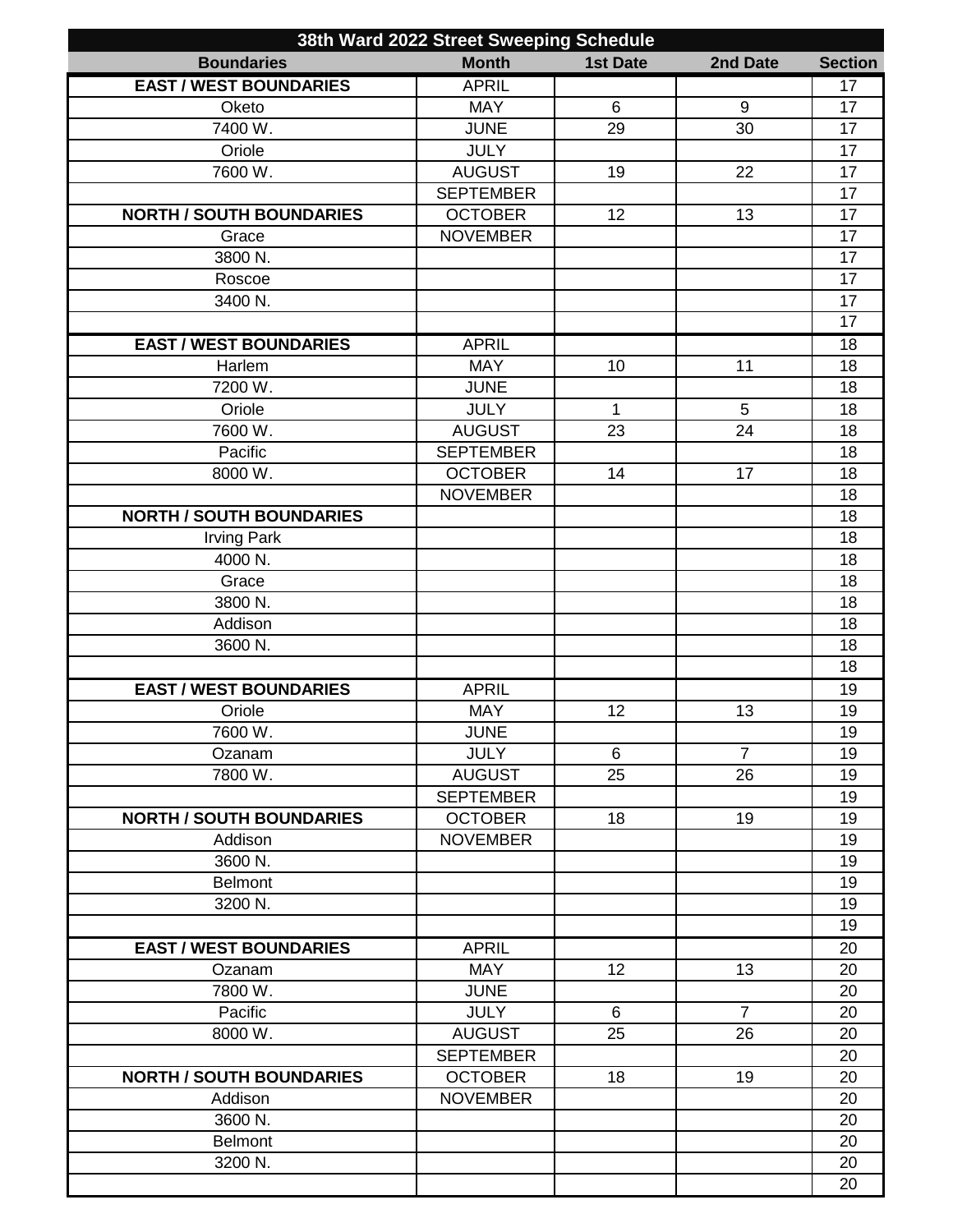| 38th Ward 2022 Street Sweeping Schedule |                  |                 |          |                 |
|-----------------------------------------|------------------|-----------------|----------|-----------------|
| <b>Boundaries</b>                       | <b>Month</b>     | <b>1st Date</b> | 2nd Date | <b>Section</b>  |
| <b>EAST / WEST BOUNDARIES</b>           | <b>APRIL</b>     |                 |          | 21              |
| Pacific                                 | <b>MAY</b>       | 16              | 17       | 21              |
| 8000 W.                                 | <b>JUNE</b>      |                 |          | 21              |
| Pioneer                                 | <b>JULY</b>      | 8               | 11       | 21              |
| 8200 W.                                 | <b>AUGUST</b>    | 29              | 30       | 21              |
|                                         | <b>SEPTEMBER</b> |                 |          | 21              |
| <b>NORTH / SOUTH BOUNDARIES</b>         | <b>OCTOBER</b>   | 20              | 21       | 21              |
| Addison                                 | <b>NOVEMBER</b>  |                 |          | 21              |
| 3600 N.                                 |                  |                 |          | 21              |
| Belmont                                 |                  |                 |          | 21              |
| 3200 N.                                 |                  |                 |          | 21              |
|                                         |                  |                 |          | 21              |
| <b>EAST / WEST BOUNDARIES</b>           | <b>APRIL</b>     |                 |          | 22              |
| Pioneer                                 | <b>MAY</b>       | 16              | 17       | 22              |
| 8200 W.                                 | <b>JUNE</b>      |                 |          | 22              |
| Cumberland                              | <b>JULY</b>      | 8               | 11       | 22              |
| 8400 W.                                 | <b>AUGUST</b>    | 29              | 30       | 22              |
|                                         | <b>SEPTEMBER</b> |                 |          | 22              |
| <b>NORTH / SOUTH BOUNDARIES</b>         | <b>OCTOBER</b>   | 20              | 21       | 22              |
| Addison                                 | <b>NOVEMBER</b>  |                 |          | 22              |
| 3600 N.                                 |                  |                 |          | 22              |
| <b>Belmont</b>                          |                  |                 |          | 22              |
| 3200 N.                                 |                  |                 |          | 22              |
|                                         |                  |                 |          | 22              |
| <b>EAST / WEST BOUNDARIES</b>           | <b>APRIL</b>     |                 |          | 23              |
| Pacific                                 | <b>MAY</b>       | 20              | 23       | 23              |
| 8000 W.                                 | <b>JUNE</b>      |                 |          | 23              |
| Pioneer                                 | <b>JULY</b>      | 12              | 13       | 23              |
| 8200 W.                                 | <b>AUGUST</b>    |                 |          | 23              |
|                                         | <b>SEPTEMBER</b> | $\overline{2}$  | 6        | 23              |
| <b>NORTH / SOUTH BOUNDARIES</b>         | <b>OCTOBER</b>   | 24              | 25       | $\overline{23}$ |
| <b>Irving Park</b>                      | <b>NOVEMBER</b>  |                 |          | 23              |
| 4000 N.                                 |                  |                 |          | 23              |
| Addison                                 |                  |                 |          | 23              |
| 3600 N.                                 |                  |                 |          | 23              |
|                                         |                  |                 |          | 23              |
| <b>EAST / WEST BOUNDARIES</b>           | <b>APRIL</b>     |                 |          | 24              |
| Pioneer                                 | <b>MAY</b>       | 20              | 23       | 24              |
| 8200 W.                                 | <b>JUNE</b>      |                 |          | 24              |
| Cumberlan                               | <b>JULY</b>      | 12              | 13       | 24              |
| 8400 W.                                 | <b>AUGUST</b>    |                 |          | 24              |
|                                         | <b>SEPTEMBER</b> | 2               | 6        | 24              |
| <b>NORTH / SOUTH BOUNDARIES</b>         | <b>OCTOBER</b>   | 24              | 25       | 24              |
| <b>Irving Park</b>                      | <b>NOVEMBER</b>  |                 |          | 24              |
| 4000 N.                                 |                  |                 |          | 24              |
| Addison                                 |                  |                 |          | 24              |
| 3600 N.                                 |                  |                 |          | 24              |
|                                         |                  |                 |          | 24              |
|                                         |                  |                 |          |                 |